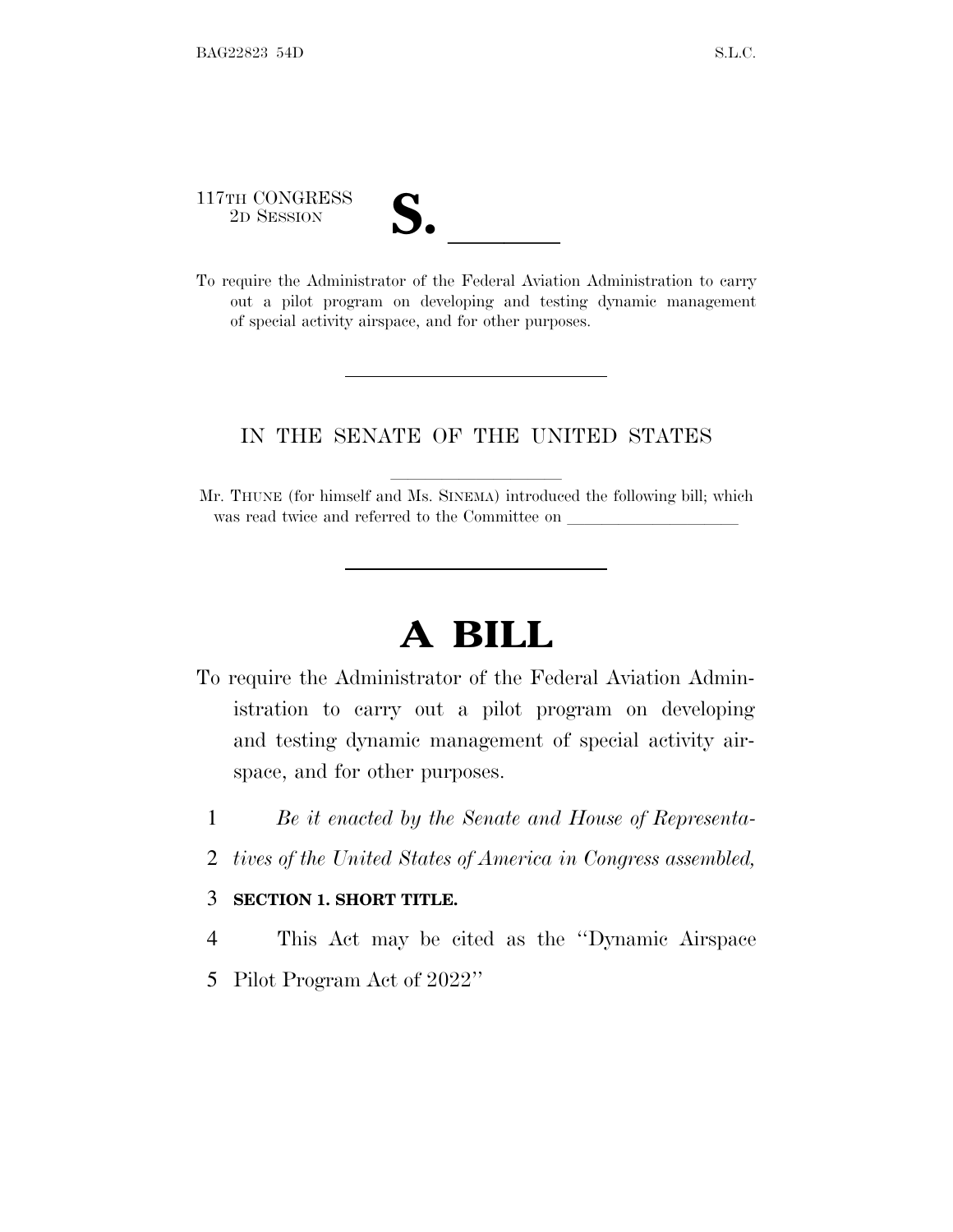$\mathfrak{D}$ 

## **SEC. 2. DEVELOPMENT AND TESTING OF DYNAMIC SCHED- ULING AND MANAGEMENT OF SPECIAL AC-TIVITY AIRSPACE.**

 (a) SENSE OF CONGRESS ON SPECIAL ACTIVITY AIR- SPACE SCHEDULING AND MANAGEMENT.—It is the sense of Congress that—

 (1) where it does not conflict with safety, dy- namic scheduling and management of special activity airspace (also referred to as ''dynamic airspace'') is expected to optimize the use of the national airspace system for all stakeholders; and

 (2) the Administrator of the Federal Aviation Administration and the Secretary of Defense should take such actions as may be necessary to support ongoing efforts to develop dynamic scheduling and management of special activity airspace, including—

 (A) the continuation of formal partner- ships between the Federal Aviation Administra- tion and the Department of Defense that focus on special activity airspace, future airspace needs, and joint solutions; and

 (B) maturing research within their feder- ally funded research and development centers, Federal partner agencies, and the aviation com-munity.

(b) PILOT PROGRAM.—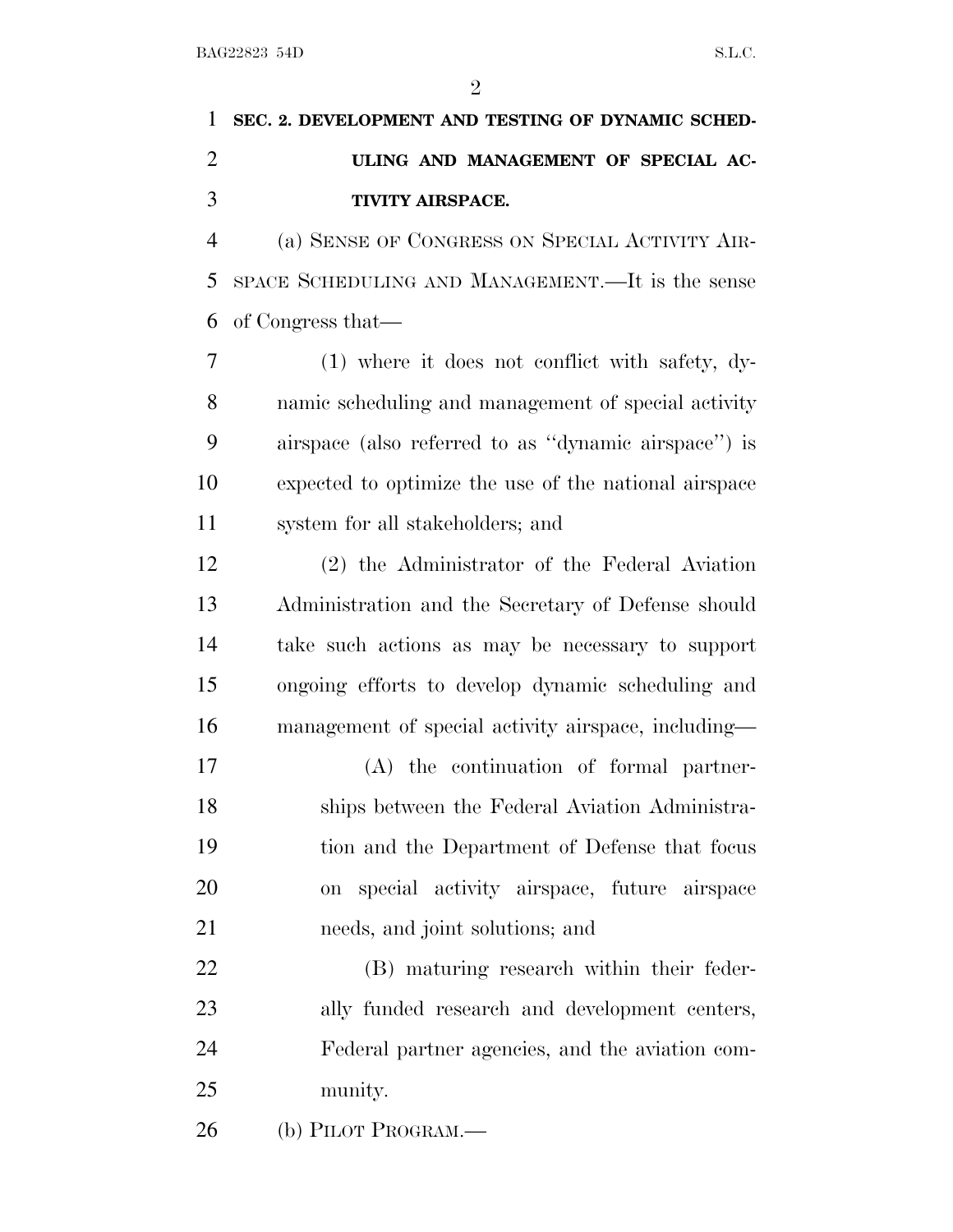BAG22823 54D S.L.C.

 (1) PILOT PROGRAM REQUIRED.—Not later than 90 days after the date of the enactment of this Act, the Administrator of the Federal Aviation Ad- ministration, in coordination with the Secretary of Defense, shall establish a pilot program on devel- oping and testing dynamic management of special activity airspace in order to accommodate emerging military training requirements through flexible scheduling, along with increasing access to special activity airspace used by the Department of Defense for test and training. (2) TESTING OF SPECIAL ACTIVITY AIRSPACE SCHEDULING AND MANAGEMENT.—Under the pilot program established under paragraph (1), the Ad-ministrator and the Secretary shall jointly test not

 fewer than three areas of episodic or permanent spe- cial activity airspace designated by the Federal Avia- tion Administration for use by the Department of Defense, of which—

 (A) at least one shall be over coastal waters of the United States;

 (B) at least two shall be over land of the United States;

 (C) access to airspace available for test and training is increased to accommodate dy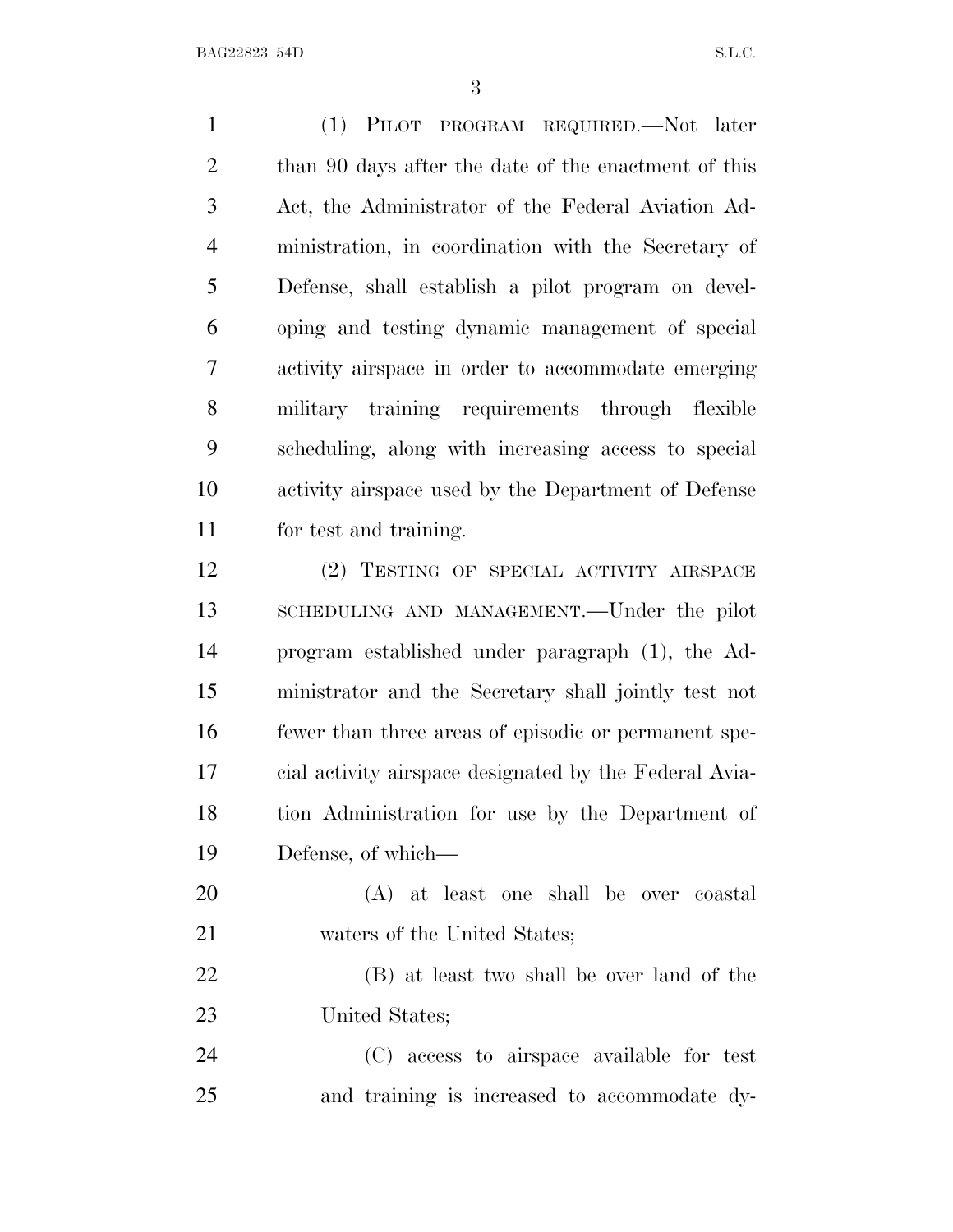BAG22823 54D S.L.C.

| $\mathbf{1}$   | namic scheduling of airspace to more efficiently      |
|----------------|-------------------------------------------------------|
| $\overline{2}$ | and realistically provide test and training capa-     |
| 3              | bilities to Department of Defense aircrews; and       |
| $\overline{4}$ | (D) any increase in access to airspace                |
| 5              | made available for test and training shall not        |
| 6              | conflict with the safe management of the na-          |
| 7              | tional airspace system or the safety of all stake-    |
| 8              | holders of the national airspace system.              |
| 9              | (c) REPORT BY THE ADMINISTRATOR.—                     |
| 10             | (1) IN GENERAL.—Not less than two years               |
| 11             | after the date of the establishment of the pilot pro- |
| 12             | gram under subsection $(b)(1)$ , the Administrator    |
| 13             | shall submit to the appropriate committees of Con-    |
| 14             | gress a report on the interim findings of the Admin-  |
| 15             | istrator with respect to the pilot program.           |
| 16             | (2) ELEMENTS.—The report submitted under              |
| 17             | paragraph (1) shall include the following:            |
| 18             | (A) An analysis of how the pilot program              |
| 19             | established under subsection $(b)(1)$ affected ac-    |
| 20             | cess to special activity airspace by nonmilitary      |
| 21             | users of the national airspace system.                |
| 22             | (B) An analysis of whether the dynamic                |
| 23             | management of special activity airspace con-          |
| 24             | ducted for the pilot program established under        |
| 25             | subsection $(b)(1)$ contributed to more efficient     |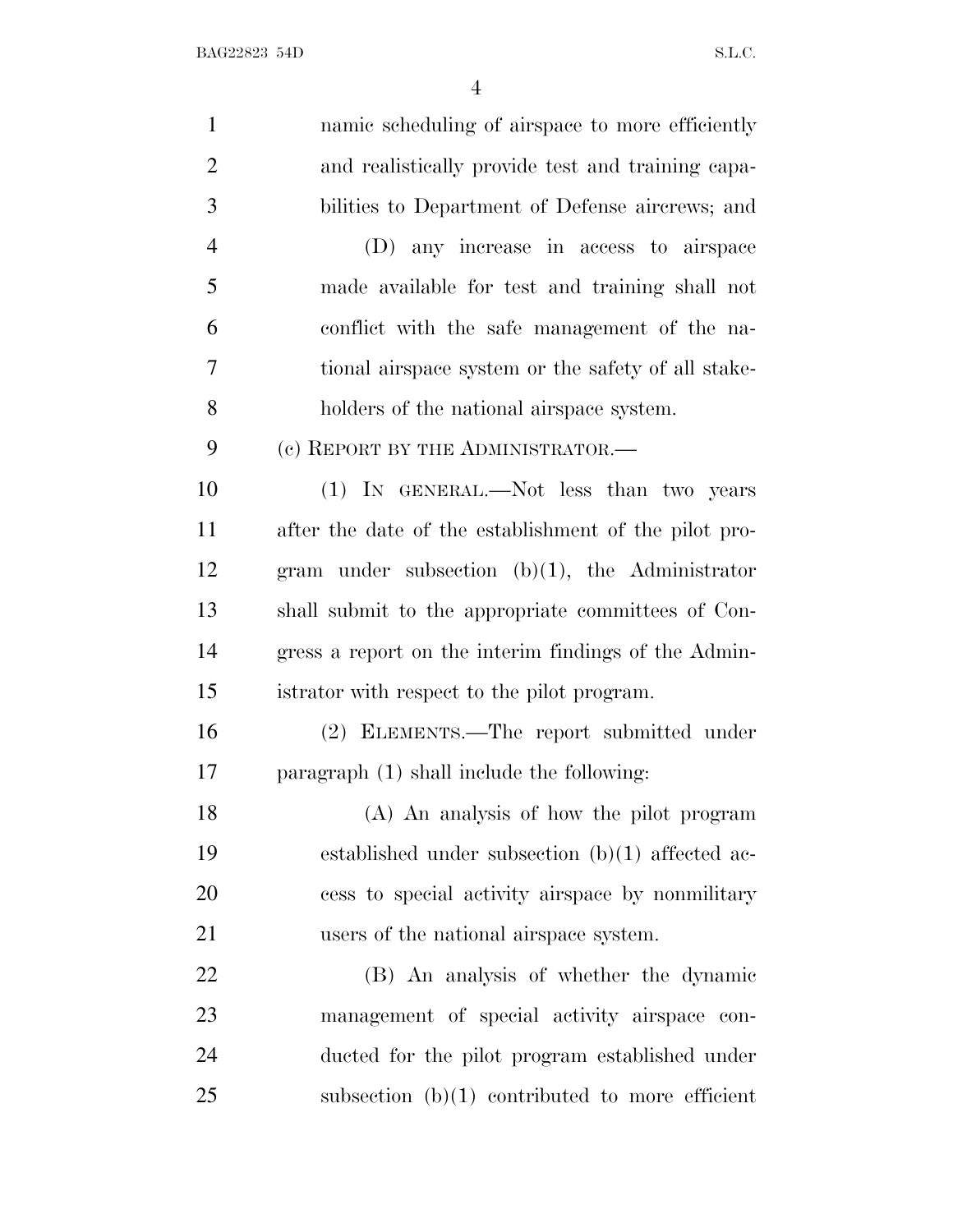BAG22823 54D S.L.C.

| $\mathbf{1}$   | use of the national airspace system by all stake-           |
|----------------|-------------------------------------------------------------|
| $\overline{2}$ | holders.                                                    |
| 3              | (d) REPORT BY THE SECRETARY.—Not less than two              |
| 4              | years after the date of the establishment of the pilot pro- |
| 5              | gram under subsection $(b)(1)$ , the Secretary shall submit |
| 6              | to the appropriate committees of Congress a report on the   |
| 7              | interim findings of the Secretary with respect to the pilot |
| 8              | program. Such report shall include an analysis of how the   |
| 9              | pilot program affected military test and training.          |
| 10             | (e) DEFINITIONS.—In this section:                           |
| 11             | (1) The term "appropriate committees of Con-                |
| 12             | gress" means—                                               |
| 13             | (A) the Committee on Commerce, Science,                     |
| 14             | and Transportation, the Committee on Armed                  |
| 15             | Services, and the Committee on Appropriations               |
| 16             | of the Senate; and                                          |
| 17             | (B) the Committee on Transportation and                     |
| 18             | Infrastructure, the Committee on Science,                   |
| 19             | Space, and Technology, the Committee<br>on                  |
| 20             | Armed Services, and the Committee on Appro-                 |
| 21             | priations of the House of Representatives.                  |
| 22             | (2) The term "special activity airspace" means              |
| 23             | the following airspace with defined dimensions with-        |
| 24             | in the National Airspace System wherein limitations         |
| 25             | may be imposed upon aircraft operations:                    |